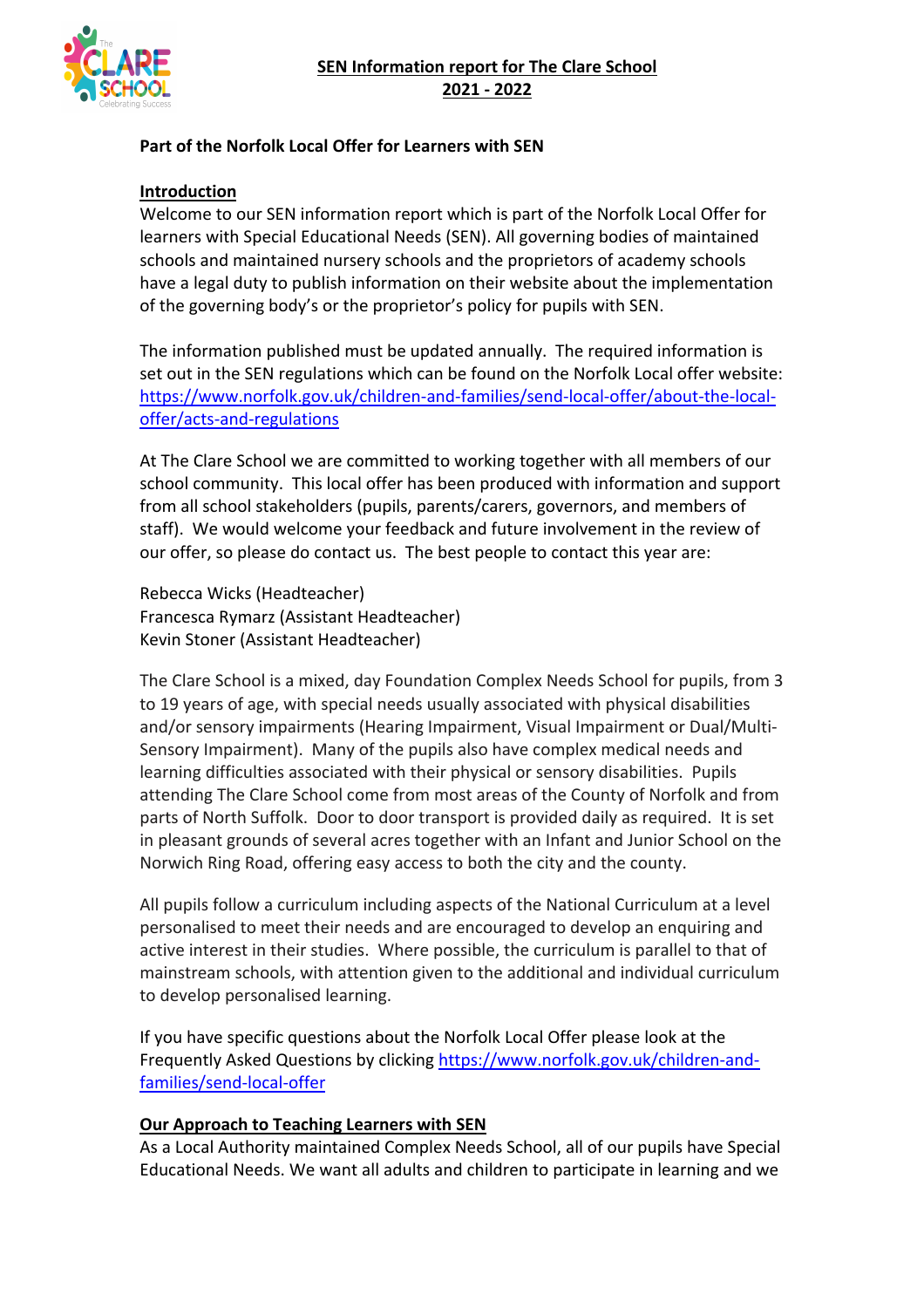

# **SEN Information report for The Clare School 2021 - 2022**

celebrate all members of our community. We want to create an inclusive culture both within our school and beyond into our local community.

All staff who work at The Clare School make an on-going commitment to working with children with complex physical, medical and educational needs and provide high quality teaching for all learners and a rich educational environment in which everyone can learn together.

Our school improvement and development plan is about developing learning for all and takes on board ideas and comments from our wider community to improve outcomes for our students and more globally for students with SEN across the county of Norfolk.

We monitor progress of all learners, and staff continually assess ensuring that learning is taking place. Our whole school system for monitoring progress includes regular pupil progress meetings.

## **How we identify SEN**

'A child or young person has SEN if they have a learning difficulty or disability which calls for special educational provision to be made for them. A child of compulsory school age or a young person has a learning difficulty or disability if they:

a) have a significantly greater difficulty in learning than the majority of others of the same age: or

b) have a disability which prevents or hinders them from making use of educational facilities of a kind generally provided for others of the same age in mainstream schools or mainstream post-16 institutions.'

We have children with a combination of SEN which could range from Physical Difficulties (PD), Hearing Impairment (HI), Visual Impairment (VI), Multi-Sensory Impairment (MSI), Severe learning difficulties (SLD), Profound and Multiple Learning Difficulties (PMLD) and complex health needs. Most of our pupils have life-limiting or life-threatening medical conditions.

#### **What we do to Support Learners with SEN at The Clare School**

The School is organised into a Primary Department (including Early Years) and a Secondary Department (including our Sixth Form Department).

Pupils at The Clare School either follow a formal, semi-formal or pre-formal personalised learning pathway. All students will have access to accredited courses in Key Stage 3, 4 and Sixth Form. Those following the pre-formal route will benefit from their own curriculum which is more personalised and follows a developmental and multisensory approach (some pupils may require a combination of both pathways, semi-formal.) Pupils are taught within their National Curriculum Key Stage and Year Group unless there is a specific educational, medical or social reason for an alternative provision.

Every Teacher is required to adapt the curriculum to ensure access to learning for all children in their class. The Teacher Standards 2012 detail the expectations on all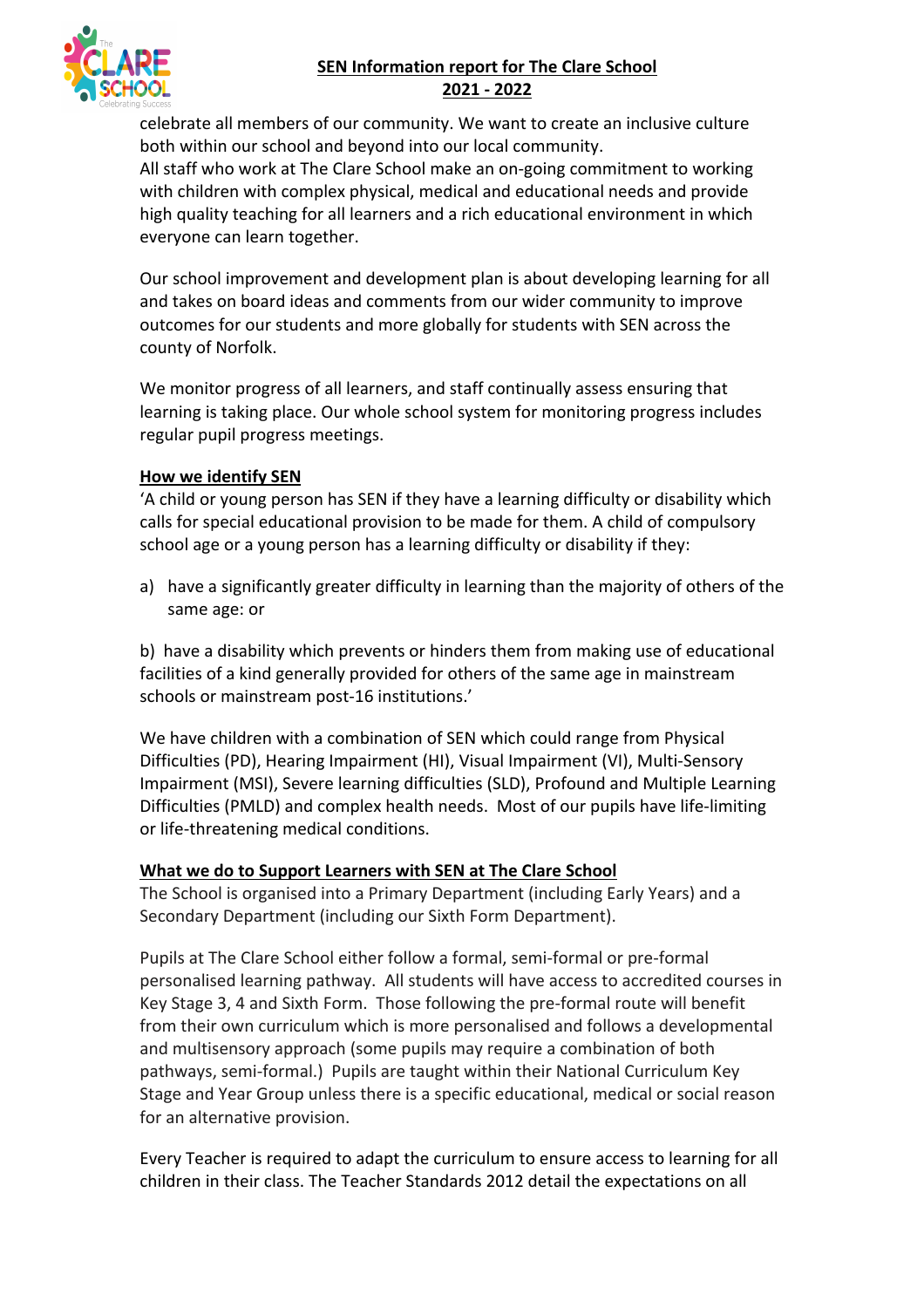# **SEN Information report for The Clare School 2021 - 2022**



teachers, and we at The Clare School are proud of our Teachers and their development. The Teacher standards are available https://www.gov.uk/government/publications/teachers-standards

Our Teachers will use various strategies to adapt access to the curriculum, this might include using:

- British Sign Language (BSL)
- Communication Devices including BIG-Macs, Switches and Eyegaze
- I-pads, laptops or other alternative recording devices
- Switch operated equipment
- Intervenors
- On Body Signing
- Sensory approaches
- Symbols
- Routes for Learning
- Intensive Interaction
- Braille
- Visual/tactile timetables
- Picture Exchange Communication systems
- Objects of Reference
- TITAN
- ELSA
- Lego Therapy
- Nurture Therapy
- Rebound Therapy
- Engagement Profile

We have high staffing levels across the school. We also have a large PPSA team and four Medical Assistants on our staff who support the administration of medication, medical procedures and provide care, postural management and support with physiotherapy routines. We also have our own full time Nurture Provision.

For some learners we may want to seek advice from specialist teams. In our school and cluster we have access to various specialist services. We have access to services universally provided by Norfolk County Council, which are described on the Local Offer website available https://www.norfolk.gov.uk/children-and-families/sendlocal-offer/health-and-social-care

We have two days per week of Speech and Language Therapy and one day of Physiotherapy. Speech and Language Therapist, Physiotherapist, Occupational Therapist, Sensory Support and Nursing advice is given to the school as necessary through the Education, Health and Care Plan advice.

#### **Funding**

The Clare School receives funding directly to the school from the Local Authority to support the needs of all of its learners.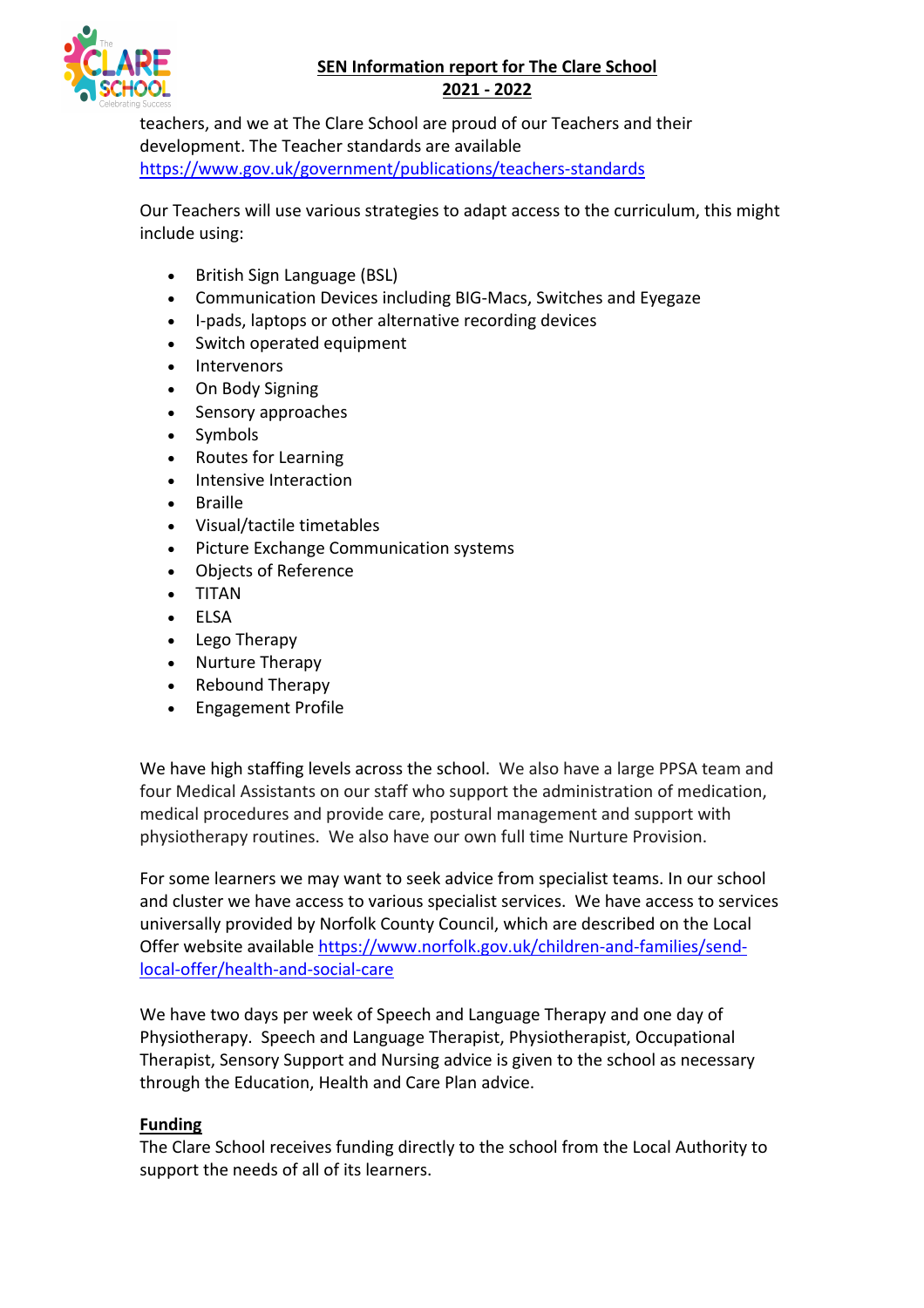

### **How do we Find Out if this Support is Effective?**

Monitoring progress is an integral part of teaching and leadership within The Clare School. Parents and carers, pupils and staff are involved in reviewing the impact of what we do.

All students have their progress measured on an on-going basis. Progress is also measured termly in terms of Learning Support Plan (LSP) targets, Attendance and Curriculum Assessment progress. This information is shared with all parents at the Annual Review. Parents have the opportunity to discuss the termly targets for LSPs with class teams every term. The EHCP plan will also almost always be formally reviewed annually at the Annual Review meeting.

Progress data of all learners is collated by the whole school and monitored by Teachers, Senior Leaders and Governors. We also moderate our data with other Complex Needs Schools within and beyond the county to ensure that what we do is accurate.

## **Other Opportunities for Learning**

All learners have the same opportunity to access extra curricular activities. At The Clare School we are able to offer a range of additional clubs and activities. There are a range of daily lunchtime activity clubs and a developing range of holiday activities. Pupils also regularly have the opportunity to go on local visits and to go on residential trips from KS2 onwards (Subject to current Covid regulations and outbreaks)

We have additional specialist resources at the school which all pupils are able to use. These are: a soft-play room; numerous sensory studios; a rebound therapy suite; a 'Flat' in which to practise independent living skills; a fully accessible kitchen; a fully accessible library area; a fully accessible playground area and a growing expertise in Eyegaze communication technology.

#### **Preparing for the next step**

Transition is a part of life for all learners. This can be transition to a new class in school, having a new teacher, or moving on to another school, training provider or moving in to employment. The Clare School is committed to working in partnership with children, families and other providers to ensure positive transitions occur. Planning for transition is a part of our provision for all learners.

When moving to our school there will be an opportunity for pupils to have a number of preliminary visits to get used to the setting and staff for as long as necessary. Moving classes will be discussed with you and your child at their Annual Review Meeting, on Parent Consultation Evenings or as part of an on-going process, which may also include staff producing and passing on a Learner Profile of the pupil to inform staff of their specific needs. Transition beyond school will involve our own staff working closely with parents, carers and pupils from the Year 9 Review onwards, to give impartial advice, information and support and ensure time for planning and preparation, leading to a smooth transition into Further Education.